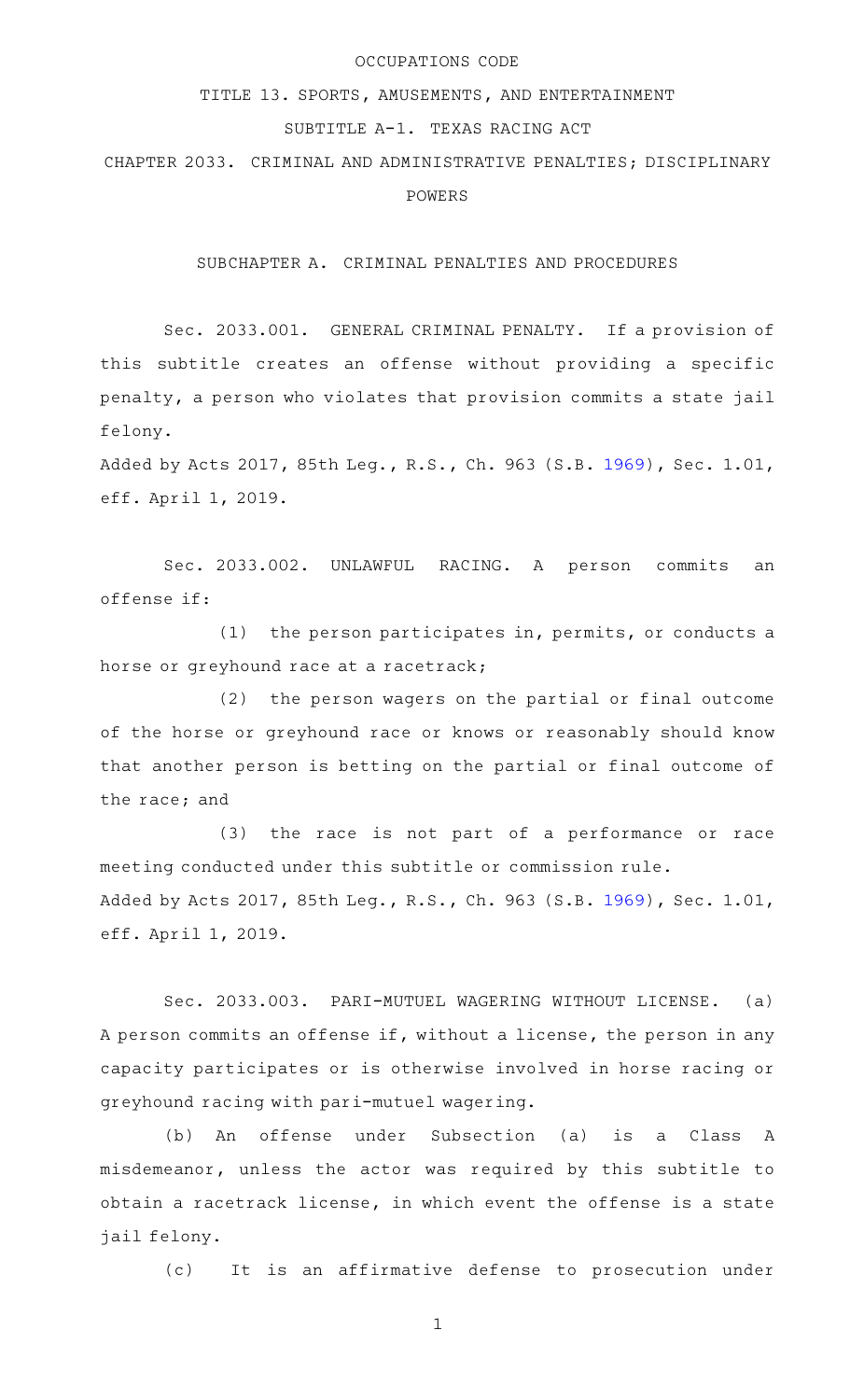Subsection (a) that the actor was a spectator or a person placing a wager.

Added by Acts 2017, 85th Leg., R.S., Ch. 963 (S.B. [1969](http://www.legis.state.tx.us/tlodocs/85R/billtext/html/SB01969F.HTM)), Sec. 1.01, eff. April 1, 2019.

Sec. 2033.004. RACING WITHOUT LICENSE. (a) A person commits an offense if the person:

(1) conducts a horse or greyhound race without a racetrack license; and

(2) knows or reasonably should know that another person is betting on the final or partial outcome of the race.

(b) An offense under this section is a felony of the third degree.

Added by Acts 2017, 85th Leg., R.S., Ch. 963 (S.B. [1969](http://www.legis.state.tx.us/tlodocs/85R/billtext/html/SB01969F.HTM)), Sec. 1.01, eff. April 1, 2019.

Sec. 2033.005. IMPERSONATING LICENSE HOLDER. (a) A person commits an offense if the person impersonates a license holder with the intent to induce another person to submit to the actor 's purported authority as a license holder or to rely on the actor 's actions as an alleged license holder.

(b) An offense under this section is a Class A misdemeanor. Added by Acts 2017, 85th Leg., R.S., Ch. 963 (S.B. [1969](http://www.legis.state.tx.us/tlodocs/85R/billtext/html/SB01969F.HTM)), Sec. 1.01, eff. April 1, 2019.

Sec. 2033.006. UNLAWFUL POSSESSION OR USE OF CREDENTIAL. (a) A person commits an offense if the person knowingly possesses or displays a credential or false credential that identifies the person as the holder of the credential and the person knows that:

 $(1)$  the credential is not issued to the person; or

 $(2)$  the person is not a license holder.

(b) An offense under this section is a Class C misdemeanor. Added by Acts 2017, 85th Leg., R.S., Ch. 963 (S.B. [1969](http://www.legis.state.tx.us/tlodocs/85R/billtext/html/SB01969F.HTM)), Sec. 1.01, eff. April 1, 2019.

Sec. 2033.007. FAILURE TO DISPLAY CREDENTIAL. (a) For purposes of this section, a request is lawful if it is made: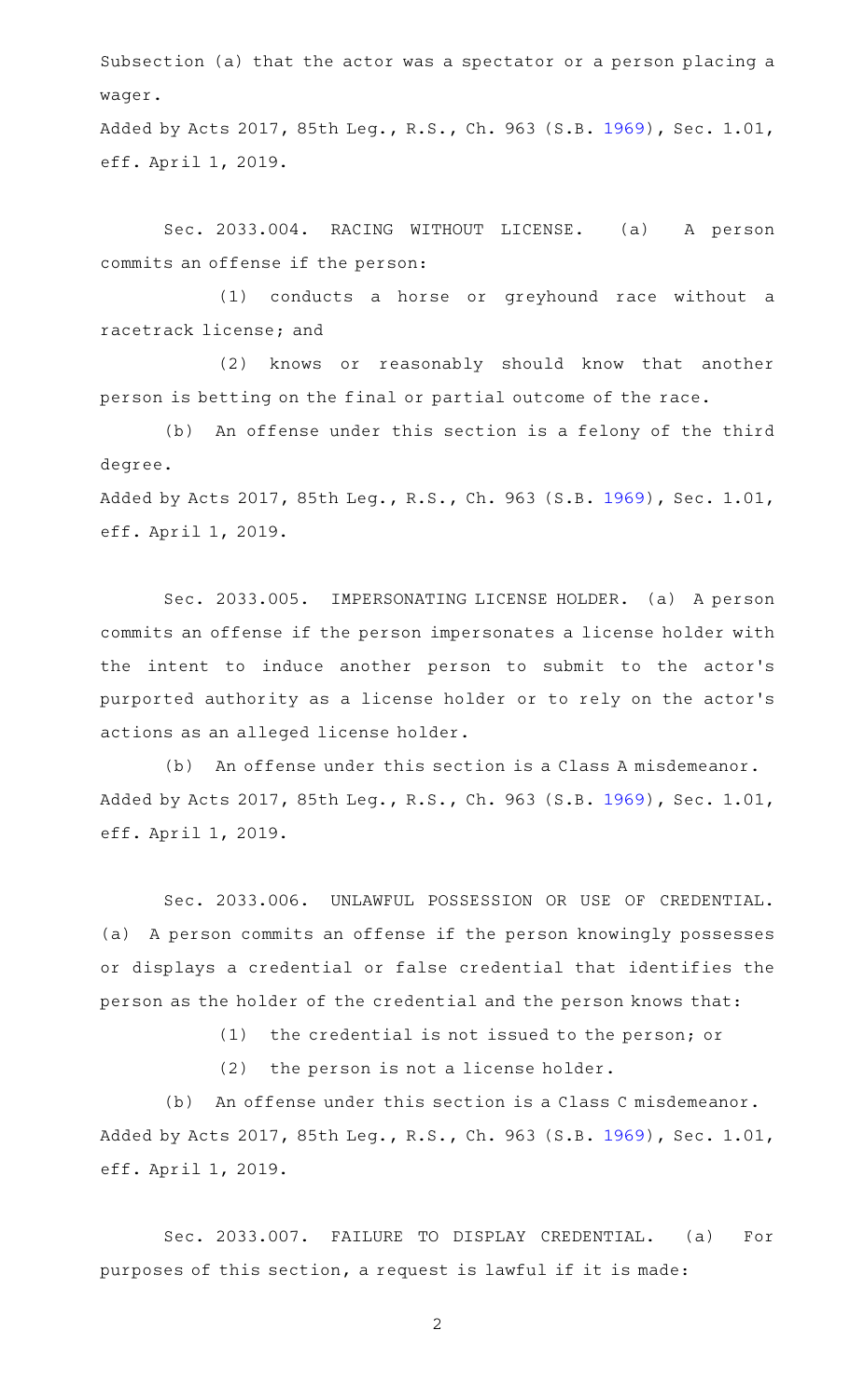$(1)$  at any time by:

 $(A)$  the commission;

 $(B)$  an authorized commission agent;

(C) the director or a commissioned officer of the Department of Public Safety;

(D) a peace officer; or

 $(E)$  a steward or judge; and

(2) at any restricted location that is at a racetrack and is not a public place.

(b) A person commits an offense if, after a lawful request, the person knowingly fails or refuses to:

(1) display a credential to another person; or

(2) give the person's name, residence address, or date of birth to another person.

(c) Except as provided by Subsection (d), an offense under this section is a Class B misdemeanor.

(d) At the punishment stage of a trial for an offense under Subsection (b)(1), the defendant may raise an issue as to whether the defendant was a license holder at the time of the offense. If the defendant proves the issue, the offense is a Class C misdemeanor.

Added by Acts 2017, 85th Leg., R.S., Ch. 963 (S.B. [1969](http://www.legis.state.tx.us/tlodocs/85R/billtext/html/SB01969F.HTM)), Sec. 1.01, eff. April 1, 2019.

Sec. 2033.008. RACES CONDUCTED ON CERTAIN INDIAN LANDS. (a) A person commits an offense if the person knowingly wagers on the result of a horse or greyhound race conducted in this state that:

(1) is held on an American Indian reservation or on American Indian trust land located in this state; and

 $(2)$  is not held under the supervision of the commission under rules adopted under this subtitle.

(b) An offense under this section is a felony of the third degree.

(c) It is an exception to the application of this section that the person is a member of a recognized Texas Indian tribe who lives on a reservation or on trust lands located in this state.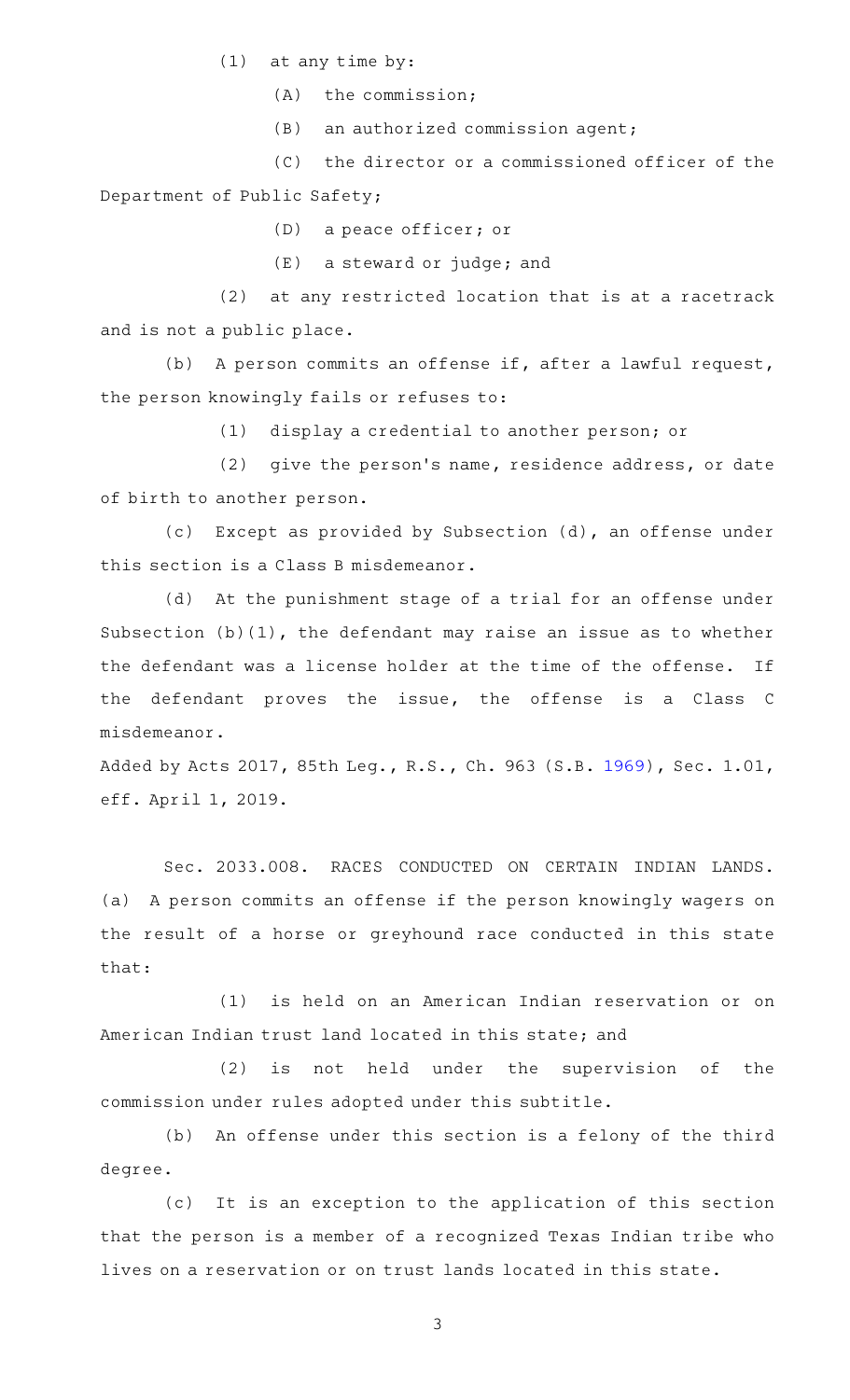Added by Acts 2017, 85th Leg., R.S., Ch. 963 (S.B. [1969](http://www.legis.state.tx.us/tlodocs/85R/billtext/html/SB01969F.HTM)), Sec. 1.01, eff. April 1, 2019.

Sec. 2033.009. ILLEGAL ACCESS TO ENCLOSURE. (a) A person commits an offense if the person is a license holder and the person knowingly permits, facilitates, or allows access to an enclosure where races are conducted to another person who the person knows:

(1) has engaged in bookmaking, touting, or illegal wagering;

(2) derives income from illegal activities or enterprises;

(3) has been convicted of a violation of this subtitle; or

(4) is excluded by the commission from entering a racetrack.

(b) An offense under this section is a Class B misdemeanor. Added by Acts 2017, 85th Leg., R.S., Ch. 963 (S.B. [1969](http://www.legis.state.tx.us/tlodocs/85R/billtext/html/SB01969F.HTM)), Sec. 1.01, eff. April 1, 2019.

Sec. 2033.010. HINDERING ENTRY OR SEARCH. (a) A person commits an offense if the person with criminal negligence refuses, denies, or hinders entry to another person who is exercising or attempting to exercise a power of entry under this subtitle or a commission rule.

(b) A person commits an offense if the person with criminal negligence refuses, denies, hinders, interrupts, disrupts, impedes, or otherwise interferes with a search by a person who is exercising or attempting to exercise a power to search under this subtitle or a commission rule.

(c) An offense under this section is a Class B misdemeanor. Added by Acts 2017, 85th Leg., R.S., Ch. 963 (S.B. [1969](http://www.legis.state.tx.us/tlodocs/85R/billtext/html/SB01969F.HTM)), Sec. 1.01, eff. April 1, 2019.

Sec. 2033.011. FORGING PARI-MUTUEL TICKET. (a) In this section, "forge" has the meaning assigned by Section [32.21,](http://www.statutes.legis.state.tx.us/GetStatute.aspx?Code=PE&Value=32.21) Penal Code.

(b) A person commits an offense if the person knowingly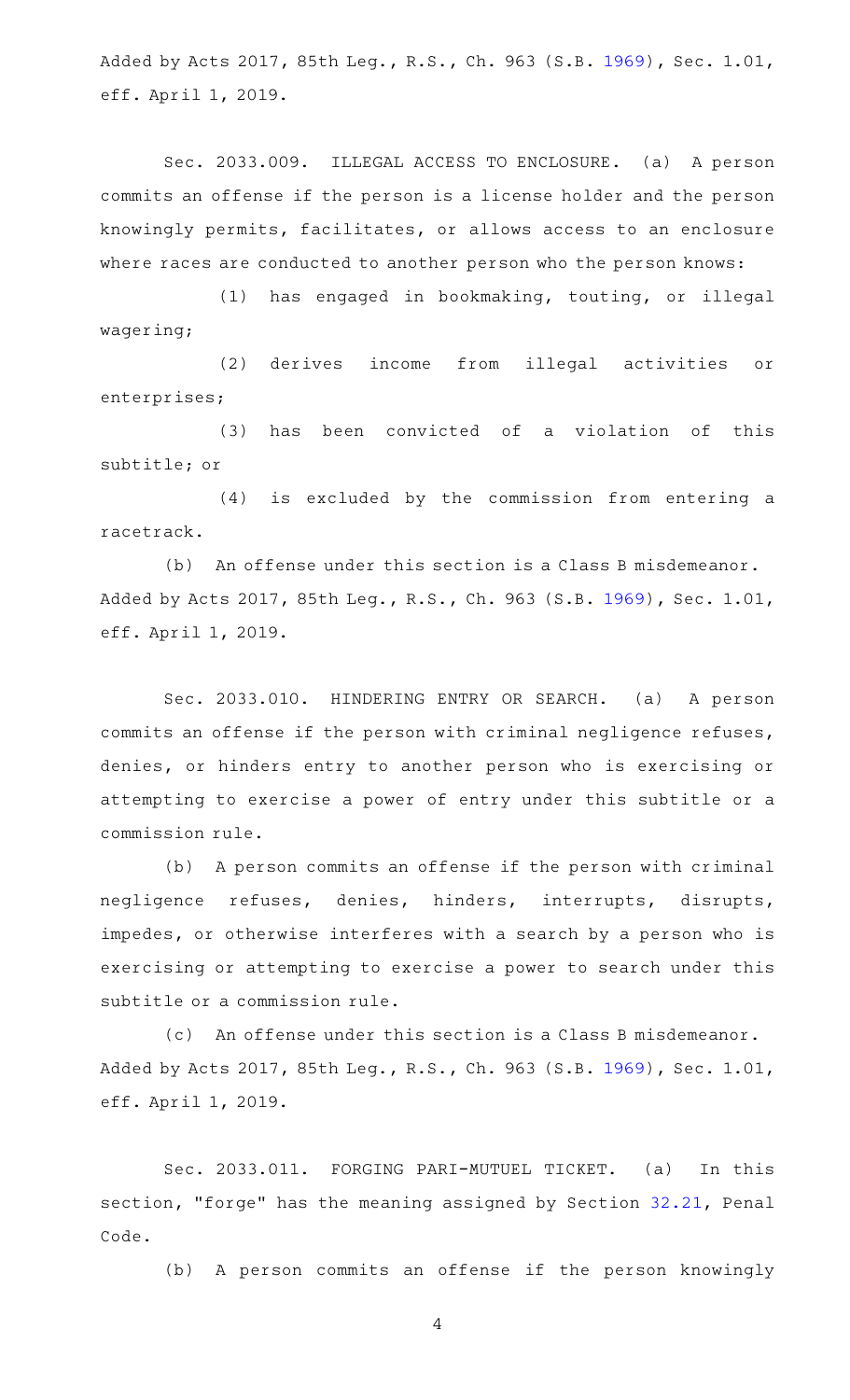forges a pari-mutuel ticket with the intent to defraud or harm another person.

(c) An offense under this section is a felony of the third degree.

Added by Acts 2017, 85th Leg., R.S., Ch. 963 (S.B. [1969](http://www.legis.state.tx.us/tlodocs/85R/billtext/html/SB01969F.HTM)), Sec. 1.01, eff. April 1, 2019.

Sec. 2033.012. FALSE STATEMENTS. (a) In this section, "statement" means a representation of fact, including:

(1) a written or oral statement; or

(2) a sworn or unsworn statement.

(b) A person commits an offense if the person knowingly makes a material and false, incorrect, or deceptive statement to another person who is conducting an investigation or exercising discretion under this subtitle or a rule adopted under this subtitle.

(c) An offense under this section is a state jail felony unless the statement was material in a commission action relating to a racetrack license, in which event the offense is a felony of the third degree.

Added by Acts 2017, 85th Leg., R.S., Ch. 963 (S.B. [1969](http://www.legis.state.tx.us/tlodocs/85R/billtext/html/SB01969F.HTM)), Sec. 1.01, eff. April 1, 2019.

Sec. 2033.013. TOUTING. (a) A person commits an offense if, with an intent to deceive and an intent to obtain a benefit, the person knowingly:

(1) makes a false statement about a horse or greyhound race to another person; or

(2) offers, agrees to convey, or conveys false information about a horse or greyhound race to another person.

(b) Except as provided by Subsection  $(c)$ , an offense under this section is a Class A misdemeanor.

(c) An offense under this section is a state jail felony if:

 $(1)$  the actor:

(A) is a license holder under this subtitle or a commission member or employee; and

(B) knowingly represents that a commission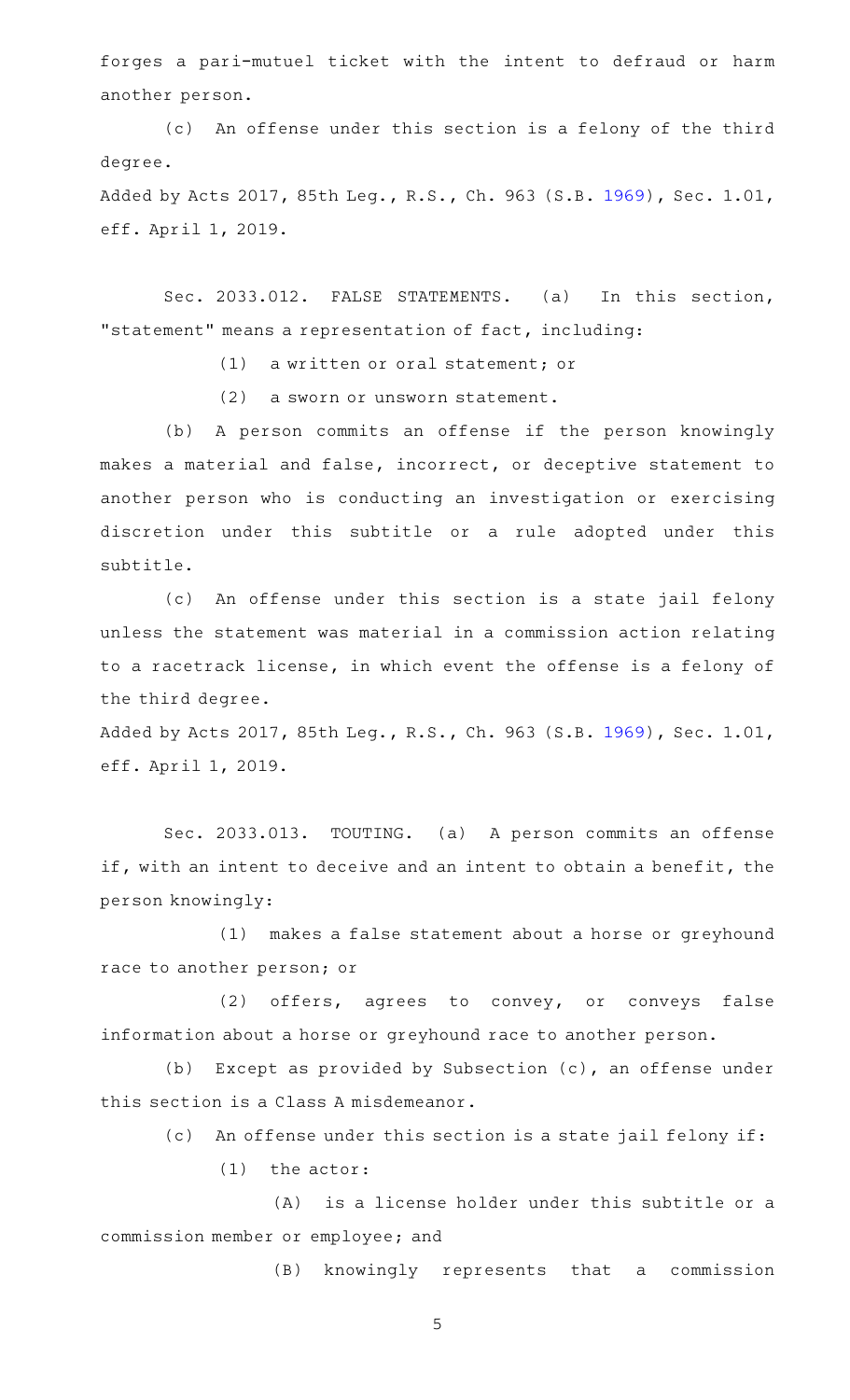member or employee or a person licensed by the commission is the source of the false information; or

(2) the false statement or information was contained in racing selection information provided to the public. Added by Acts 2017, 85th Leg., R.S., Ch. 963 (S.B. [1969](http://www.legis.state.tx.us/tlodocs/85R/billtext/html/SB01969F.HTM)), Sec. 1.01, eff. April 1, 2019.

Sec. 2033.014. BRIBERY AND CORRUPT INFLUENCE. (a) A person commits an offense if, with the intent to influence or affect the outcome of a race in a manner contrary to this subtitle or a commission rule, the person offers, confers, or agrees to confer on another person, or solicits, accepts, or agrees to accept from another person, any benefit as consideration for the actions of a person who receives the benefit relating to the conduct, decision, opinion, recommendation, vote, or exercise of discretion as a license holder or other person associated with or interested in any stable, kennel, horse, greyhound, or horse or greyhound race.

(b) An offense under this section is a state jail felony unless the recipient of the benefit is a steward, judge, or other racetrack official exercising authority over a horse or greyhound race that the person providing or offering the benefit intended to influence, in which event the offense is a felony of the third degree.

Added by Acts 2017, 85th Leg., R.S., Ch. 963 (S.B. [1969](http://www.legis.state.tx.us/tlodocs/85R/billtext/html/SB01969F.HTM)), Sec. 1.01, eff. April 1, 2019.

Sec. 2033.015. POSSESSION OR USE OF PROHIBITED DEVICE OR SUBSTANCE. (a) A person commits an offense if the person possesses a prohibited device or prohibited substance at a racetrack, in an enclosure, or at a training facility.

(b) A person commits an offense if, with the intent to influence or affect a horse or greyhound race in a manner contrary to this subtitle or a commission rule, the person uses or offers to use:

- (1) a prohibited device; or
- (2) a prohibited substance.

(c) An offense under Subsection (a) is a Class A misdemeanor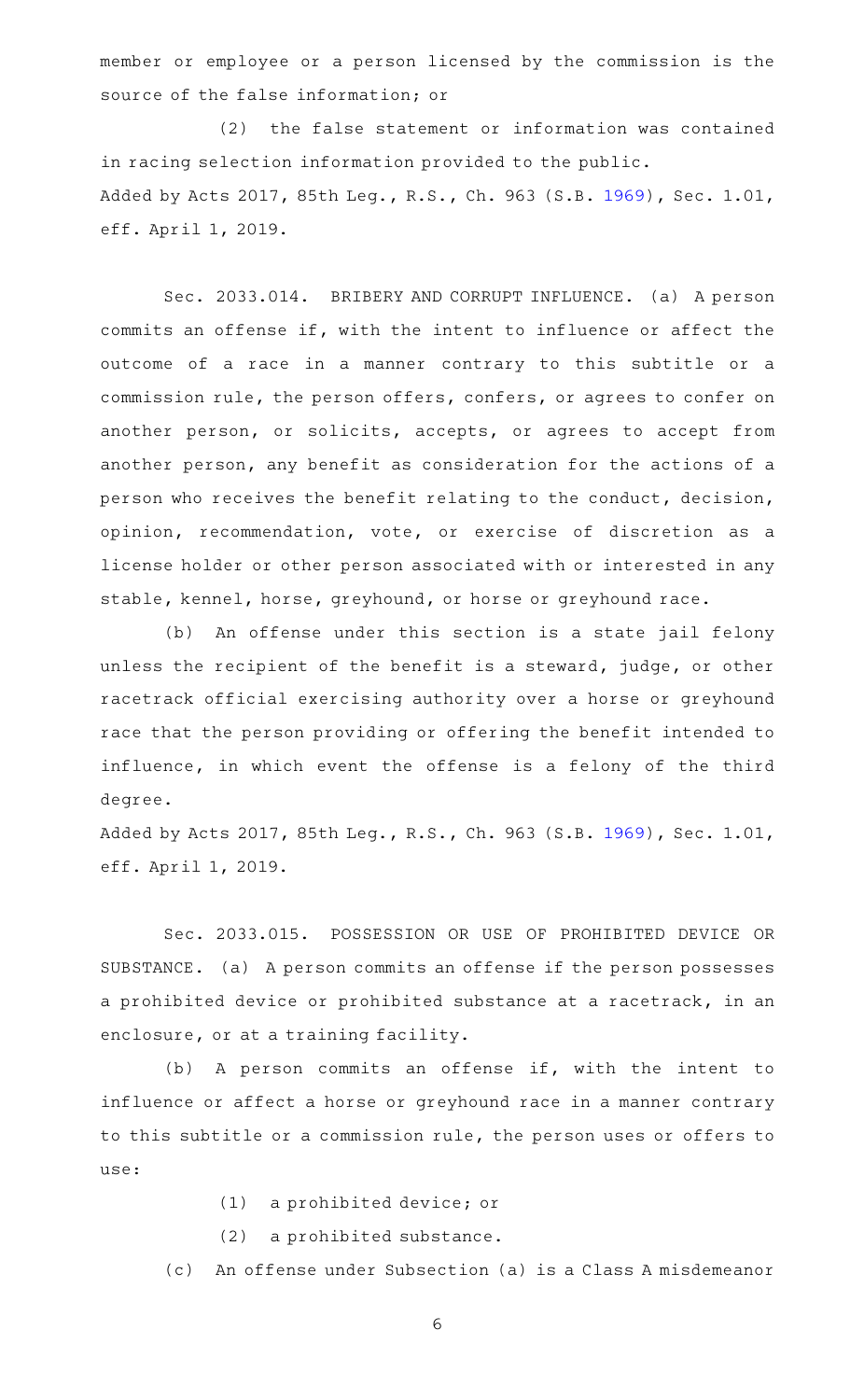unless the actor possessed the prohibited device or prohibited substance with the intent to influence or affect the outcome of a horse or greyhound race in a manner contrary to this subtitle or a commission rule, in which event the offense is a state jail felony.

(d) An offense under Subsection (b) is a felony of the third degree.

Added by Acts 2017, 85th Leg., R.S., Ch. 963 (S.B. [1969](http://www.legis.state.tx.us/tlodocs/85R/billtext/html/SB01969F.HTM)), Sec. 1.01, eff. April 1, 2019.

Sec. 2033.016. CRIMINAL CONFLICT OF INTEREST. A person who is a commission member commits an offense if the person:

(1) accepts, directly or indirectly, employment or remuneration from a racetrack, racetrack association, or other license holder, including a racetrack, racetrack association, or license holder located or residing in another state;

(2) wagers or causes a wager to be placed on the outcome of a horse or greyhound race conducted in this state; or

(3) accepts or is entitled to any part of a purse to be paid to an animal in a race conducted in this state. Added by Acts 2017, 85th Leg., R.S., Ch. 963 (S.B. [1969](http://www.legis.state.tx.us/tlodocs/85R/billtext/html/SB01969F.HTM)), Sec. 1.01, eff. April 1, 2019.

Sec. 2033.017. OFFENSE INVOLVING MINOR. (a) A person commits an offense if the person with criminal negligence permits, facilitates, or allows:

 $(1)$  wagering by a minor at a racetrack; or

(2) entry by a child to the viewing section of a racetrack.

(b) A person commits an offense if the person is a minor and knowingly engages in wagering at a racetrack.

(c)AAAn offense under Subsection (a) is a Class B misdemeanor.

(d) An offense under Subsection (b) is a Class C misdemeanor.

(e) It is an affirmative defense to prosecution of an offense under Subsection (a)(2) that a child was accompanied by and was in the physical presence of a parent, guardian, or spouse who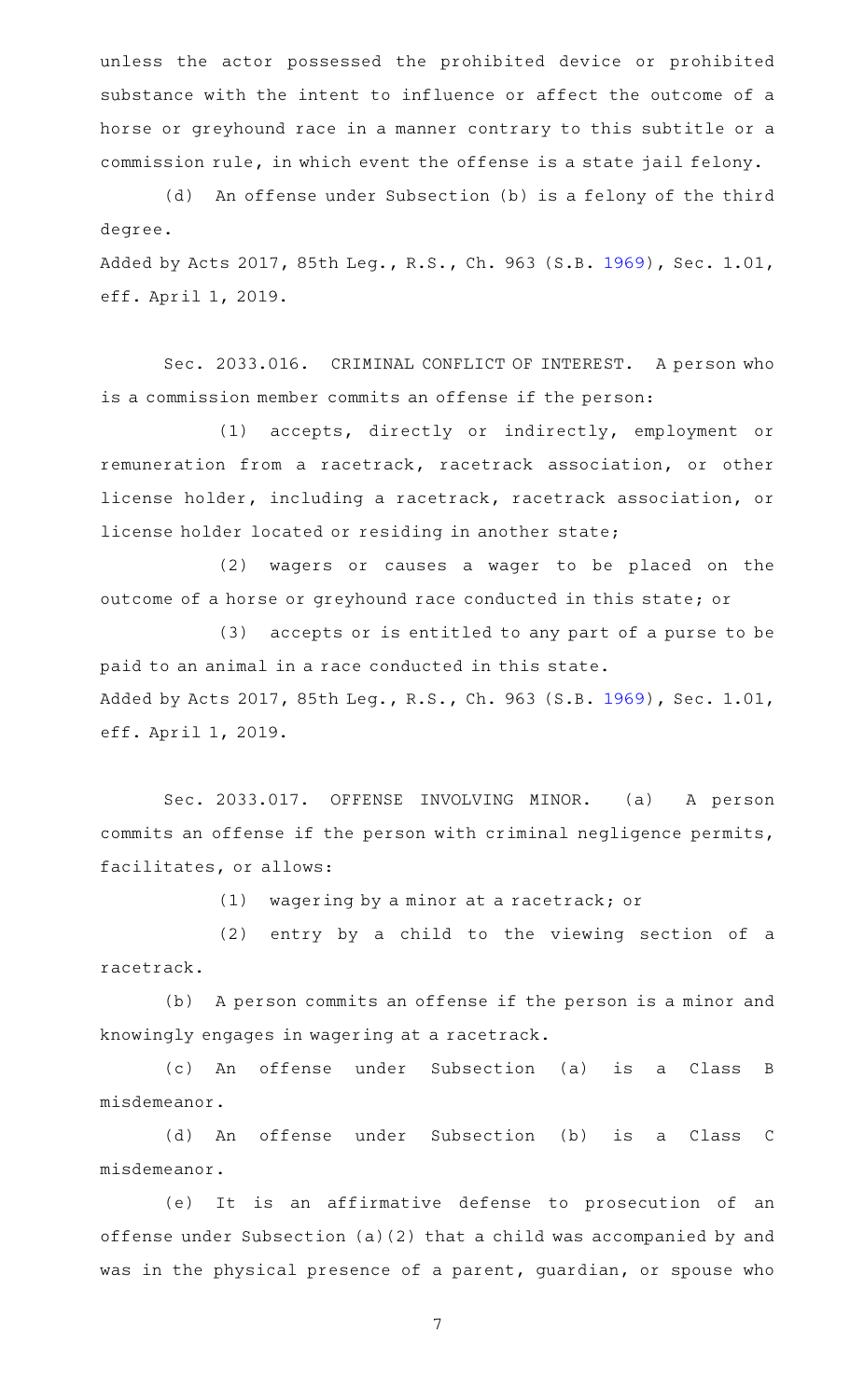was 21 years of age or older.

(f) It is an affirmative defense to prosecution of an offense under Subsection (a) that the minor falsely represented the minor 's age by displaying to the person an apparently valid Texas driver 's license or identification card issued by the Department of Public Safety that contains a physical description consistent with the minor 's appearance.

Added by Acts 2017, 85th Leg., R.S., Ch. 963 (S.B. [1969](http://www.legis.state.tx.us/tlodocs/85R/billtext/html/SB01969F.HTM)), Sec. 1.01, eff. April 1, 2019.

Sec. 2033.018. SEARCH AND SEIZURE. (a) A person consents to a search for a prohibited device, prohibited substance, or other contraband at a time and location described by Subsection (b) if the person:

(1) accepts a license or other credential issued under this subtitle; or

(2) enters a racetrack under the authority of a license or other credential alleged to have been issued under this subtitle.

(b) A search may be conducted by a commissioned officer of the Department of Public Safety or a peace officer, including a peace officer employed by the commission, at any time and at any location at a racetrack, except a location:

(1) excluded by commission rule from searches under this section; or

(2) provided by a racetrack association under commission rule for private storage of personal items belonging to a license holder entering a racetrack.

(c) A person conducting a search under Subsection (b) may seize a prohibited device, prohibited substance, or other contraband discovered during the search.

Added by Acts 2017, 85th Leg., R.S., Ch. 963 (S.B. [1969](http://www.legis.state.tx.us/tlodocs/85R/billtext/html/SB01969F.HTM)), Sec. 1.01, eff. April 1, 2019.

Sec. 2033.019. PROSECUTION. A person subject to prosecution for an offense under this subtitle and another law may be prosecuted under either law.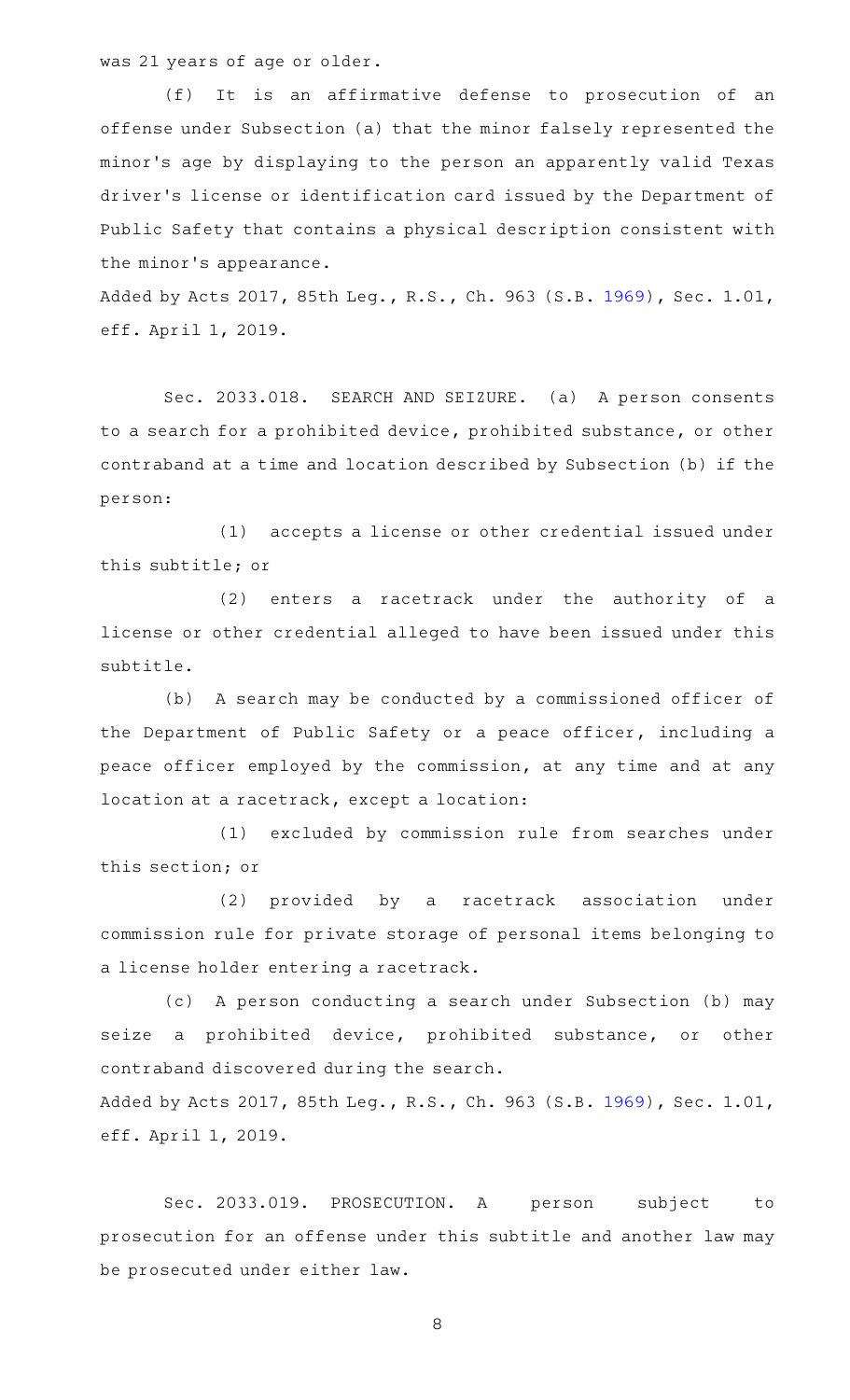Added by Acts 2017, 85th Leg., R.S., Ch. 963 (S.B. [1969](http://www.legis.state.tx.us/tlodocs/85R/billtext/html/SB01969F.HTM)), Sec. 1.01, eff. April 1, 2019.

Sec. 2033.020. VENUE FOR PROSECUTION. Venue for the prosecution of an offense under this subtitle is in Travis County or in a county in which an element of the offense occurred. Added by Acts 2017, 85th Leg., R.S., Ch. 963 (S.B. [1969](http://www.legis.state.tx.us/tlodocs/85R/billtext/html/SB01969F.HTM)), Sec. 1.01, eff. April 1, 2019.

Sec. 2033.021. COMMISSION AUTHORITY. This subchapter does not restrict the commission 's administrative authority to enforce this subtitle or commission rules to the fullest extent authorized by this subtitle.

Added by Acts 2017, 85th Leg., R.S., Ch. 963 (S.B. [1969](http://www.legis.state.tx.us/tlodocs/85R/billtext/html/SB01969F.HTM)), Sec. 1.01, eff. April 1, 2019.

### SUBCHAPTER B. ADMINISTRATIVE PENALTY

Sec. 2033.051. IMPOSITION OF PENALTY. If the commission determines that a person regulated under this subtitle has violated this subtitle or a rule or order adopted under this subtitle in a manner that constitutes a ground for a disciplinary action under this subtitle, the commission may assess an administrative penalty against that person as provided by this subchapter. Added by Acts 2017, 85th Leg., R.S., Ch. 963 (S.B. [1969](http://www.legis.state.tx.us/tlodocs/85R/billtext/html/SB01969F.HTM)), Sec. 1.01, eff. April 1, 2019.

Sec. 2033.052. AMOUNT OF PENALTY. (a) The commission may assess an administrative penalty under this subchapter in an amount not to exceed \$10,000 for each violation.

 $(b)$  In determining the amount of the penalty, the commission shall consider the seriousness of the violation. Added by Acts 2017, 85th Leg., R.S., Ch. 963 (S.B. [1969](http://www.legis.state.tx.us/tlodocs/85R/billtext/html/SB01969F.HTM)), Sec. 1.01, eff. April 1, 2019.

Sec. 2033.053. PRELIMINARY REPORT AND NOTICE OF VIOLATION AND PENALTY. (a) If, after examination of a possible violation and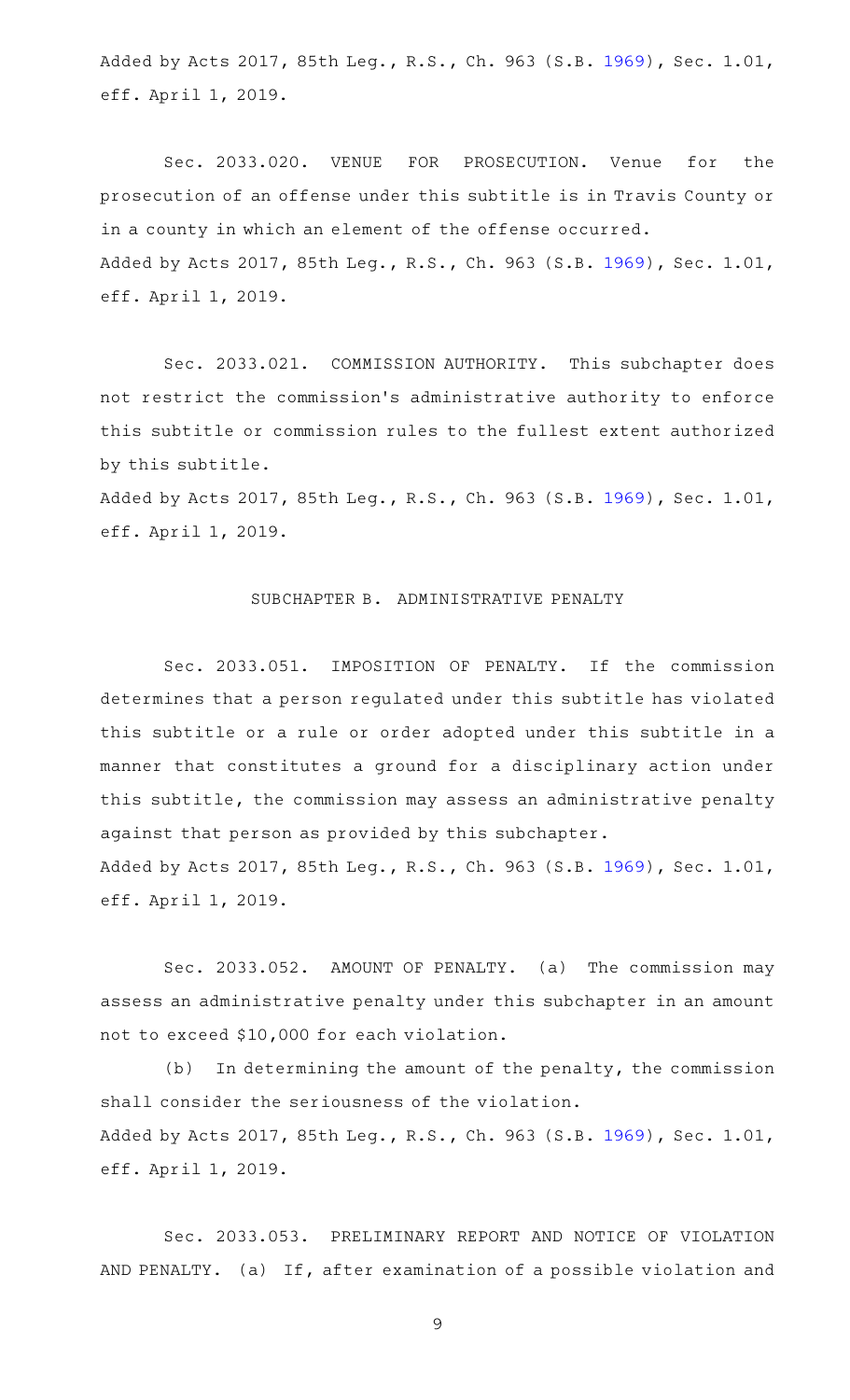the facts relating to that possible violation, the commission determines that a violation has occurred, the commission shall issue a preliminary report that states:

(1) the facts on which the conclusion is based;

 $(2)$  the fact that an administrative penalty is to be imposed; and

(3) the amount of the penalty to be assessed.

(b) Not later than the 10th day after the date on which the commission issues the preliminary report, the commission shall send a copy of the report to the person charged with the violation, together with a statement of the right of the person to a hearing relating to the alleged violation and the amount of the penalty. Added by Acts 2017, 85th Leg., R.S., Ch. 963 (S.B. [1969](http://www.legis.state.tx.us/tlodocs/85R/billtext/html/SB01969F.HTM)), Sec. 1.01, eff. April 1, 2019.

Sec. 2033.054. PENALTY TO BE PAID OR HEARING REQUESTED. (a) Not later than the 20th day after the date on which the commission sends the preliminary report under Section [2033.053,](http://www.statutes.legis.state.tx.us/GetStatute.aspx?Code=OC&Value=2033.053) the person charged may:

 $(1)$  make a written request for a hearing; or

(2) remit the amount of the administrative penalty to the commission.

(b) Failure to request a hearing or to remit the amount of the administrative penalty in the period provided under this section results in a waiver of a right to a hearing under this subtitle.

Added by Acts 2017, 85th Leg., R.S., Ch. 963 (S.B. [1969](http://www.legis.state.tx.us/tlodocs/85R/billtext/html/SB01969F.HTM)), Sec. 1.01, eff. April 1, 2019.

Sec. 2033.055. HEARING. (a) If the person charged requests a hearing, the hearing shall be conducted in the manner provided for a contested case hearing under Chapter [2001](http://www.statutes.legis.state.tx.us/GetStatute.aspx?Code=GV&Value=2001), Government Code.

(b) If it is determined after the hearing that the person has committed the alleged violation, the commission shall:

(1) provide written notice to the person of the findings established by the hearing and the amount of the penalty; and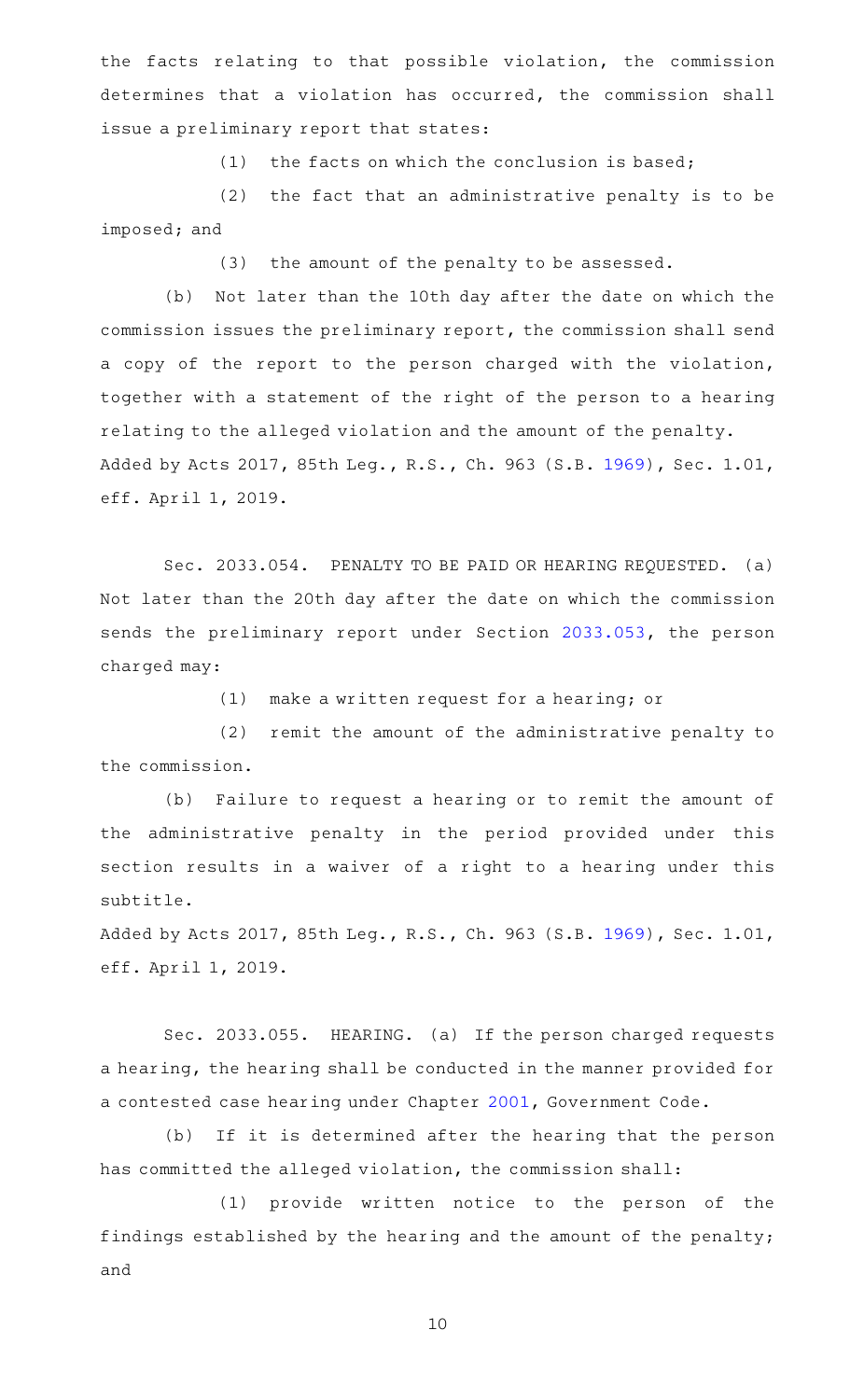(2) enter an order requiring the person to pay the penalty.

Added by Acts 2017, 85th Leg., R.S., Ch. 963 (S.B. [1969](http://www.legis.state.tx.us/tlodocs/85R/billtext/html/SB01969F.HTM)), Sec. 1.01, eff. April 1, 2019.

Sec. 2033.056. OPTIONS FOLLOWING DECISION: PAY OR APPEAL. (a) Not later than the 30th day after the date on which the notice required under Section [2033.055](http://www.statutes.legis.state.tx.us/GetStatute.aspx?Code=OC&Value=2033.055) is received, the person charged shall pay the administrative penalty in full or exercise the right to appeal either the amount of the penalty or the fact of the violation.

(b) If a person exercises a right of appeal either as to the amount of the penalty or the fact of the violation, the amount of the penalty is not required to be paid until the 30th day after the date on which all appeals have been exhausted and the commission 's decision has been upheld.

(c) Except as otherwise provided by Section  $2024.053(c)$  $2024.053(c)$ , all administrative appeals are to the commission and then to the courts.

Added by Acts 2017, 85th Leg., R.S., Ch. 963 (S.B. [1969](http://www.legis.state.tx.us/tlodocs/85R/billtext/html/SB01969F.HTM)), Sec. 1.01, eff. April 1, 2019.

Sec. 2033.057. COMPLAINTS. (a) A complaint alleging a violation of this subtitle may be instituted by the Department of Public Safety, the commission, or the attorney general.

(b) The complaint must be decided by the commission under the contested case provisions of Chapter [2001,](http://www.statutes.legis.state.tx.us/GetStatute.aspx?Code=GV&Value=2001) Government Code. Added by Acts 2017, 85th Leg., R.S., Ch. 963 (S.B. [1969](http://www.legis.state.tx.us/tlodocs/85R/billtext/html/SB01969F.HTM)), Sec. 1.01, eff. April 1, 2019.

#### SUBCHAPTER C. CEASE AND DESIST ORDERS

Sec. 2033.101. CEASE AND DESIST ORDER. (a) The executive director may issue a cease and desist order if the executive director reasonably believes a racetrack association or other license holder is engaging or is likely to engage in conduct that violates this subtitle or a commission rule.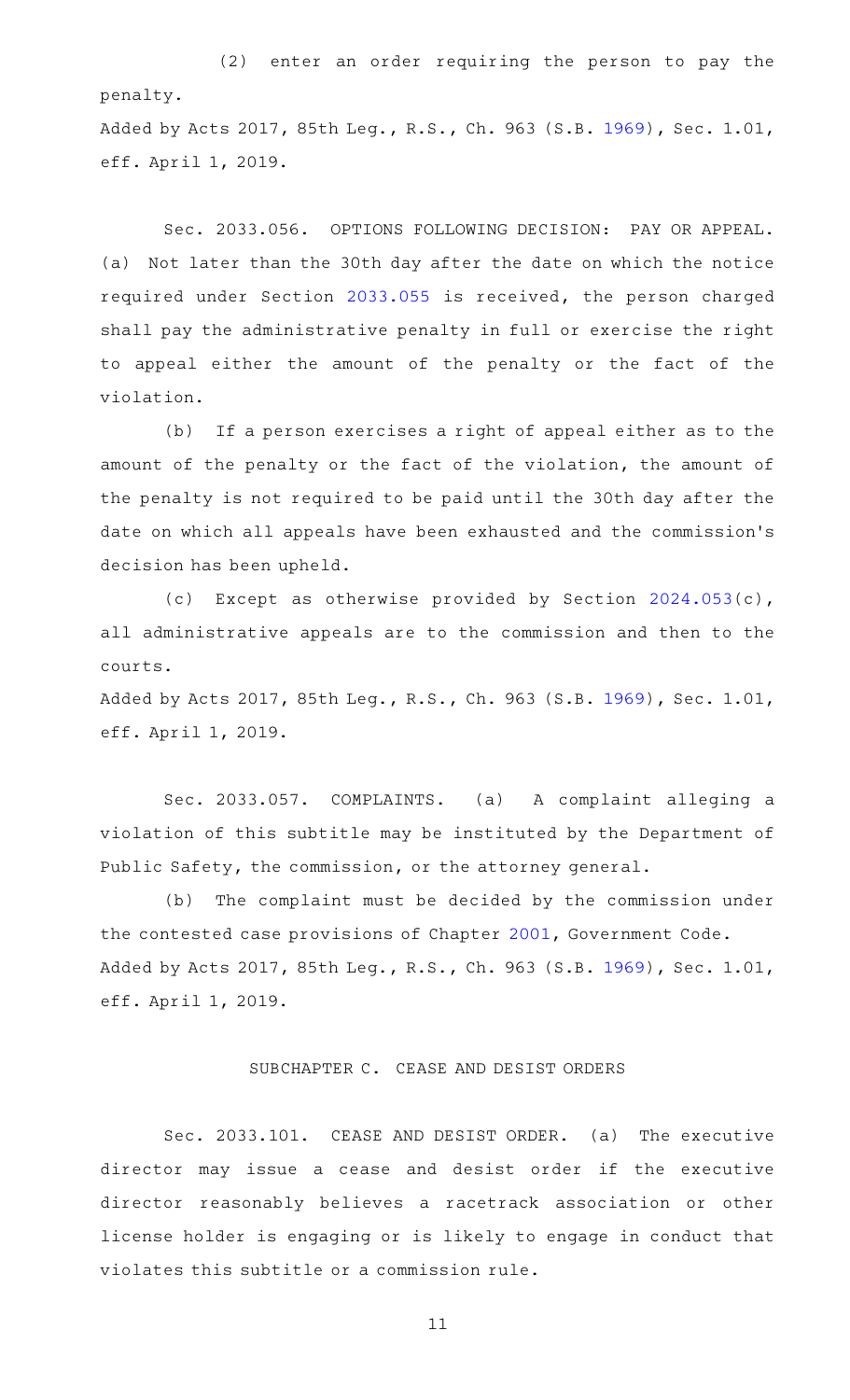$(b)$  On issuance of a cease and desist order, the executive director shall serve a proposed cease and desist order on the racetrack association or other license holder by personal delivery or registered or certified mail, return receipt requested, to the person 's last known address.

(c) The proposed order must state the specific acts or practices alleged to violate this subtitle or a commission rule. The proposed order must state the effective date, which may not be earlier than the 21st day after the date the proposed order is mailed or delivered.

Added by Acts 2017, 85th Leg., R.S., Ch. 963 (S.B. [1969](http://www.legis.state.tx.us/tlodocs/85R/billtext/html/SB01969F.HTM)), Sec. 1.01, eff. April 1, 2019.

Sec. 2033.102. HEARING CONCERNING PROPOSED CEASE AND DESIST ORDER; FINAL ORDER. (a) If the person against whom a proposed cease and desist order is directed requests, in writing, a hearing before the effective date of the proposed order, the order is automatically stayed pending final adjudication of the order. Unless the person against whom the proposed order is directed requests, in writing, a hearing before the effective date of the proposed order, the order takes effect and is final and nonappealable as to that person.

(b) On receiving a request for a hearing, the executive director shall serve notice of the time and place of the hearing by personal delivery or registered or certified mail, return receipt requested.

(c) At a hearing, the commission has the burden of proof and must present evidence in support of the order. Each person against whom the order is directed may cross-examine and show cause why the order should not be issued.

 $(d)$  After the hearing, the commission shall issue or decline to issue a cease and desist order. The proposed order may be modified as necessary to conform to the findings at the hearing. An order issued under this section is final for purposes of enforcement and appeal and must require the person to immediately cease and desist from the conduct that violates this subtitle or a commission rule.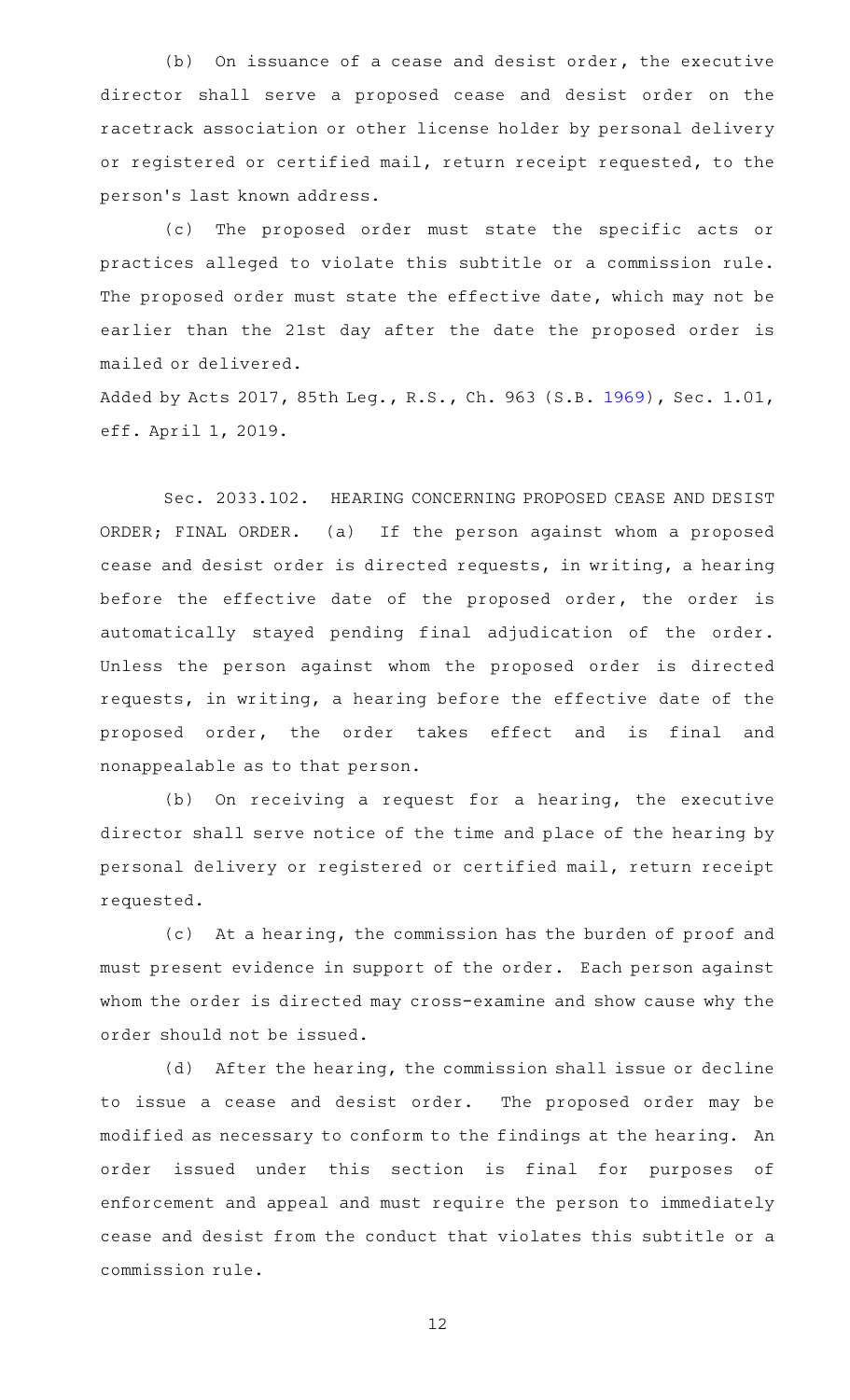Added by Acts 2017, 85th Leg., R.S., Ch. 963 (S.B. [1969](http://www.legis.state.tx.us/tlodocs/85R/billtext/html/SB01969F.HTM)), Sec. 1.01, eff. April 1, 2019.

Sec. 2033.103. PETITION FOR JUDICIAL REVIEW OF CEASE AND DESIST ORDER. (a) A person affected by a cease and desist order issued, affirmed, or modified after a hearing under Section [2033.102](http://www.statutes.legis.state.tx.us/GetStatute.aspx?Code=OC&Value=2033.102) may file a petition for judicial review in a district court of Travis County under Chapter [2001,](http://www.statutes.legis.state.tx.us/GetStatute.aspx?Code=GV&Value=2001) Government Code.

(b) A petition for judicial review does not stay or vacate the cease and desist order unless the court, after hearing, specifically stays or vacates the order.

Added by Acts 2017, 85th Leg., R.S., Ch. 963 (S.B. [1969](http://www.legis.state.tx.us/tlodocs/85R/billtext/html/SB01969F.HTM)), Sec. 1.01, eff. April 1, 2019.

Sec. 2033.104. EMERGENCY CEASE AND DESIST ORDER. (a) The executive director may issue an emergency cease and desist order if the executive director reasonably believes a racetrack association or other license holder is engaged in a continuing activity that violates this subtitle or a commission rule in a manner that threatens immediate and irreparable public harm.

(b) After issuing an emergency cease and desist order, the executive director shall serve on the racetrack association or other license holder by personal delivery or registered or certified mail, return receipt requested, to the person 's last known address, an order stating the specific charges and requiring the person immediately to cease and desist from the conduct that violates this subtitle or a commission rule. The order must contain a notice that a request for hearing may be filed under this section. Added by Acts 2017, 85th Leg., R.S., Ch. 963 (S.B. [1969](http://www.legis.state.tx.us/tlodocs/85R/billtext/html/SB01969F.HTM)), Sec. 1.01, eff. April 1, 2019.

Sec. 2033.105. HEARING CONCERNING EMERGENCY CEASE AND DESIST ORDER; FINAL ORDER. (a) A racetrack association or other license holder that is the subject of an emergency cease and desist order may request a hearing. The request must:

(1) be filed with the executive director not later than the 10th day after the date the order was received or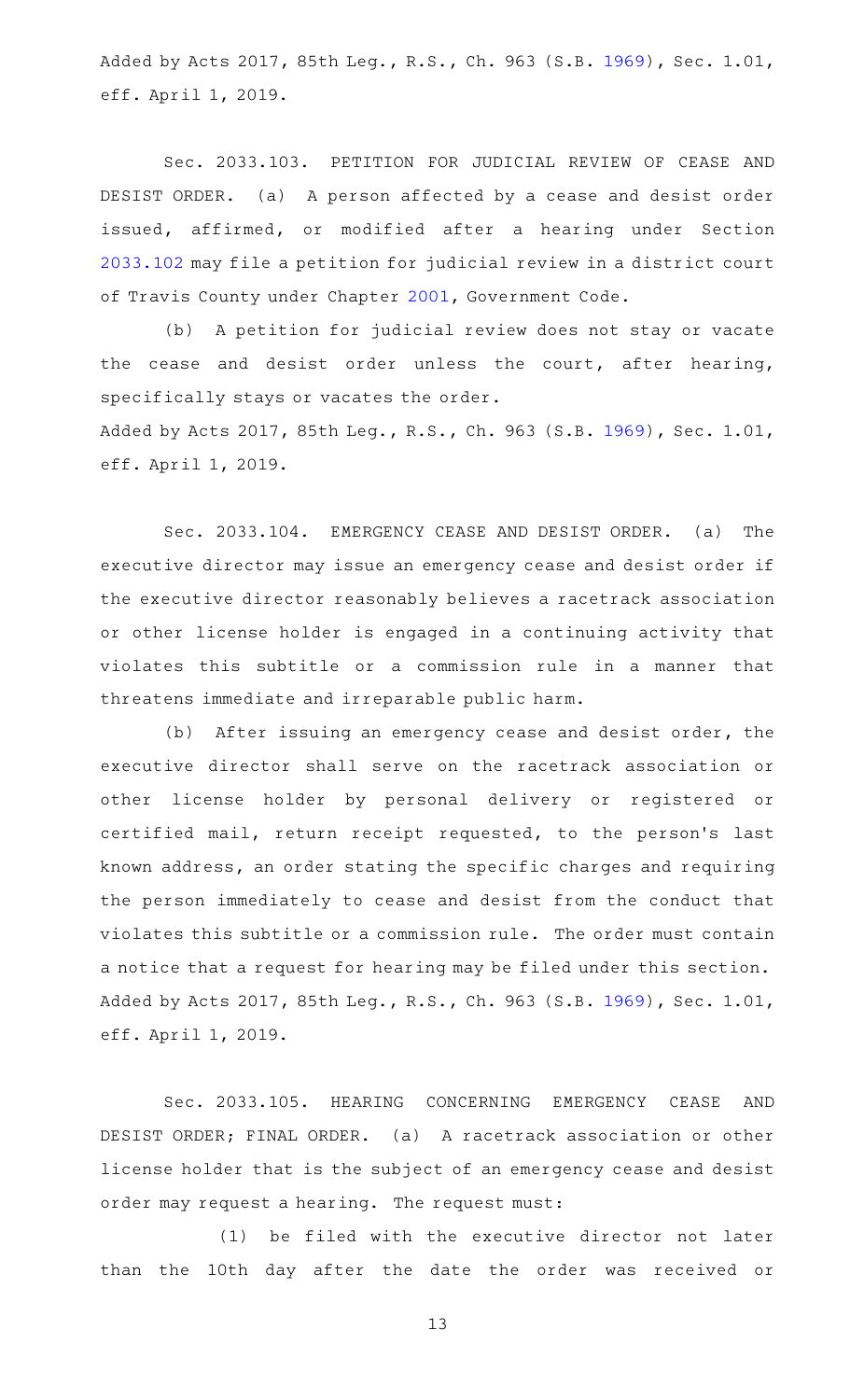delivered;

(2) be in writing and directed to the executive director; and

(3) state the grounds for the request to set aside or modify the order.

(b) Unless a person who is the subject of the emergency order requests a hearing in writing before the 11th day after the date the order is received or delivered, the emergency order is final and nonappealable as to that person.

(c) On receiving a request for a hearing, the executive director shall serve notice of the time and place of the hearing by personal delivery or registered or certified mail, return receipt requested. The hearing must be held not later than the 10th day after the date the executive director receives the request for a hearing unless the parties agree to a later hearing date.

(d) At the hearing, the commission has the burden of proof and must present evidence in support of the order. The person requesting the hearing may cross-examine witnesses and show cause why the order should not be affirmed. Section [2003.021\(](http://www.statutes.legis.state.tx.us/GetStatute.aspx?Code=GV&Value=2003.021)b), Government Code, does not apply to hearings conducted under this section.

(e) An emergency cease and desist order continues in effect unless the order is stayed by the executive director. The executive director may impose any condition before granting a stay of the order.

(f) After the hearing, the executive director shall affirm, modify, or set aside, wholly or partly, the emergency cease and desist order. An order affirming or modifying the emergency cease and desist order is final for purposes of enforcement and appeal. Added by Acts 2017, 85th Leg., R.S., Ch. 963 (S.B. [1969](http://www.legis.state.tx.us/tlodocs/85R/billtext/html/SB01969F.HTM)), Sec. 1.01, eff. April 1, 2019.

Sec. 2033.106. VIOLATION OF FINAL CEASE AND DESIST ORDER. (a) If the executive director reasonably believes that a person has violated a final and enforceable cease and desist order, the executive director may:

(1) initiate administrative penalty proceedings under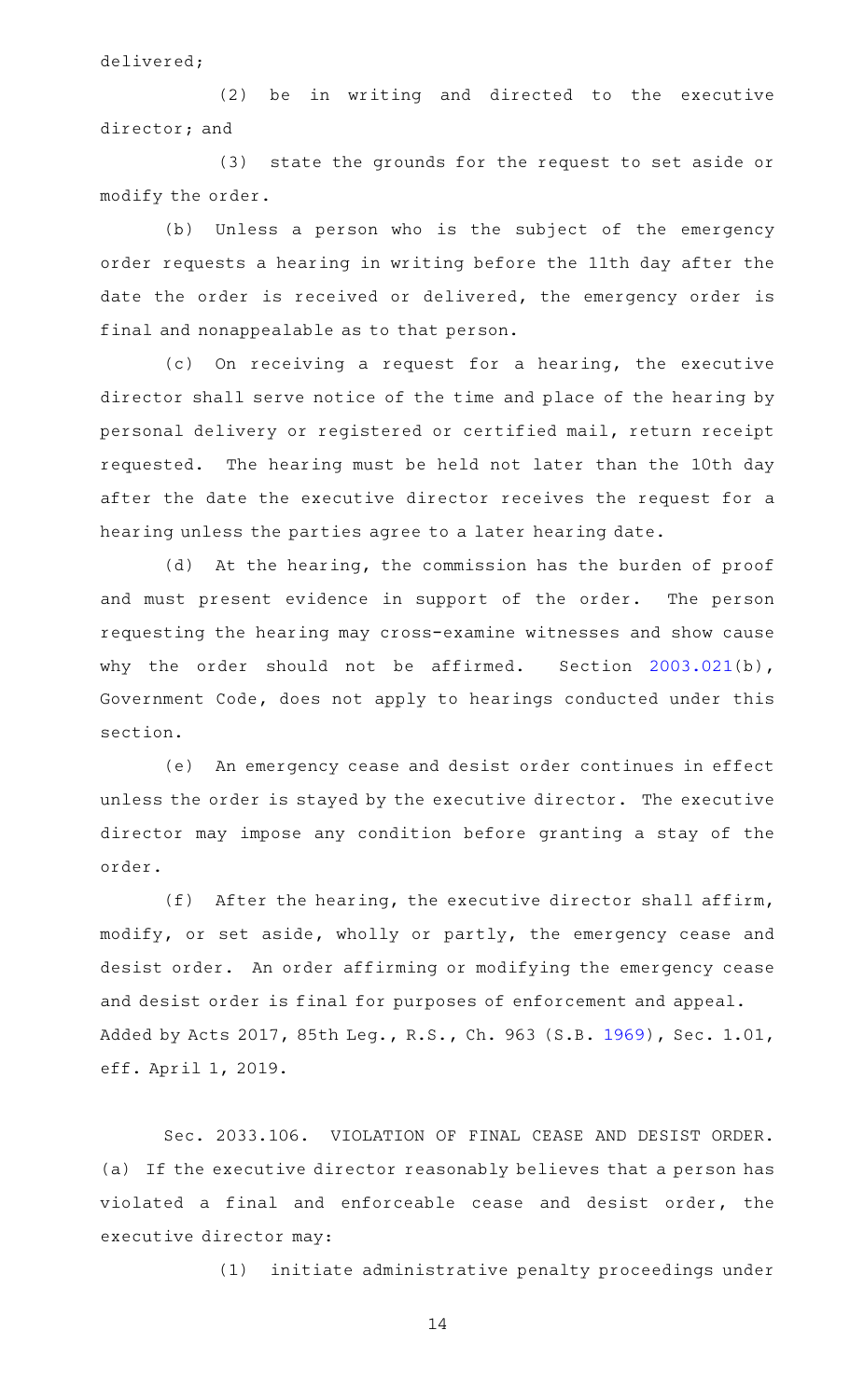Subchapter B;

(2) refer the matter to the attorney general for enforcement by injunction and any other available remedy; or

(3) pursue any other action that the executive director considers appropriate, including suspension of the person 's license.

(b) If the attorney general prevails in an action brought under Subsection (a)(2), the attorney general is entitled to recover reasonable attorney's fees.

Added by Acts 2017, 85th Leg., R.S., Ch. 963 (S.B. [1969](http://www.legis.state.tx.us/tlodocs/85R/billtext/html/SB01969F.HTM)), Sec. 1.01, eff. April 1, 2019.

# SUBCHAPTER D. OTHER DISCIPLINARY POWERS

Sec. 2033.151. DISCIPLINARY ACTIONS. (a) The commission shall revoke, suspend, or refuse to renew a license, place on probation a person whose license has been suspended, or reprimand a license holder for a violation of this subtitle or a commission rule.

(b) If a license suspension is probated, the commission may require the license holder to report regularly to the commission on matters that are the basis of the probation. Added by Acts 2017, 85th Leg., R.S., Ch. 963 (S.B. [1969](http://www.legis.state.tx.us/tlodocs/85R/billtext/html/SB01969F.HTM)), Sec. 1.01, eff. April 1, 2019.

Sec. 2033.152. HEARING CONCERNING SUSPENSION, REVOCATION, OR REFUSAL TO RENEW LICENSE. (a) If the commission proposes to suspend, revoke, or refuse to renew a person 's license, the person is entitled to a hearing conducted by the State Office of Administrative Hearings.

(b) Proceedings for a disciplinary action, other than those conducted by a steward or judge, are governed by Chapter [2001](http://www.statutes.legis.state.tx.us/GetStatute.aspx?Code=GV&Value=2001), Government Code.

(c) Rules of practice adopted by the commission under Section [2001.004](http://www.statutes.legis.state.tx.us/GetStatute.aspx?Code=GV&Value=2001.004), Government Code, applicable to the proceedings for a disciplinary action, other than those conducted by a steward or judge, may not conflict with rules adopted by the State Office of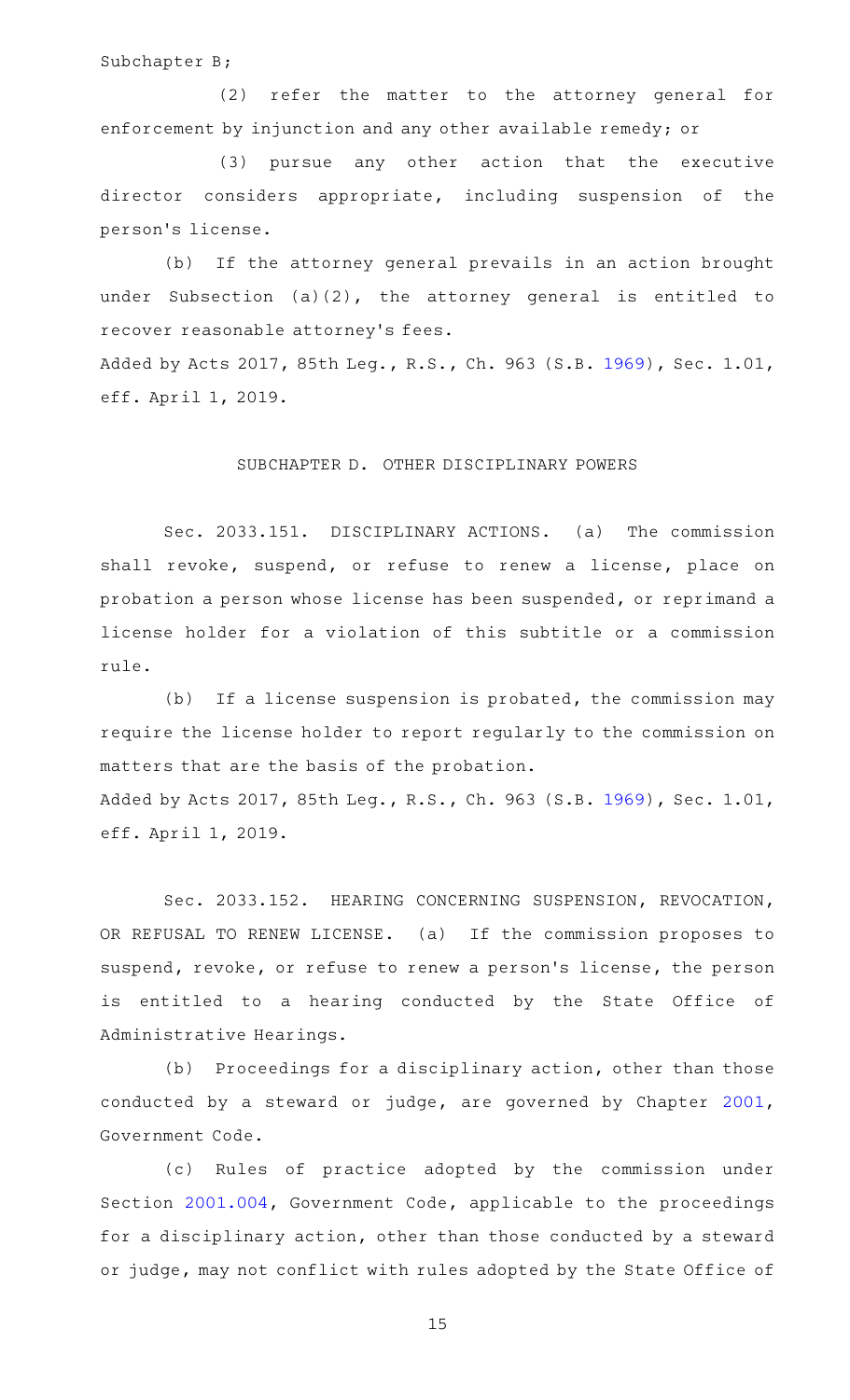Administrative Hearings.

Added by Acts 2017, 85th Leg., R.S., Ch. 963 (S.B. [1969](http://www.legis.state.tx.us/tlodocs/85R/billtext/html/SB01969F.HTM)), Sec. 1.01, eff. April 1, 2019.

Sec. 2033.153. INJUNCTION. The commission may institute an action in its own name to enjoin the violation of this subtitle. An action for an injunction is in addition to any other action, proceeding, or remedy authorized by law. Added by Acts 2017, 85th Leg., R.S., Ch. 963 (S.B. [1969](http://www.legis.state.tx.us/tlodocs/85R/billtext/html/SB01969F.HTM)), Sec. 1.01, eff. April 1, 2019.

Sec. 2033.154. ENFORCEMENT REGARDING HORSEMEN'S ACCOUNT. (a) The commission by rule shall develop a system for monitoring the activities of managers and employees of a racetrack association relating to the horsemen's account. The monitoring system may include review of the financial operations of the racetrack association, including inspections of records at the racetrack association 's offices, at any racetrack, or at any other place the racetrack association transacts business.

(b) The executive director may issue an order prohibiting the racetrack association from making any transfer from a bank account held by the racetrack association for the conduct of business under this subtitle, pending commission review of the records of the account, if the executive director reasonably believes that the racetrack association has failed to maintain the proper amount of money in the horsemen's account. The executive director shall provide in the order a procedure for the racetrack association to pay certain expenses necessary for the operation of the racetrack, subject to the executive director 's approval.

(c) An order issued under this section may be made valid for a period not to exceed 14 days.

(d) The executive director may issue an order requiring the appropriate transfers to or from the horsemen's account if, after reviewing the racetrack association 's records of its bank accounts, the executive director determines there is an improper amount of money in the horsemen 's account.

Added by Acts 2017, 85th Leg., R.S., Ch. 963 (S.B. [1969](http://www.legis.state.tx.us/tlodocs/85R/billtext/html/SB01969F.HTM)), Sec. 1.01,